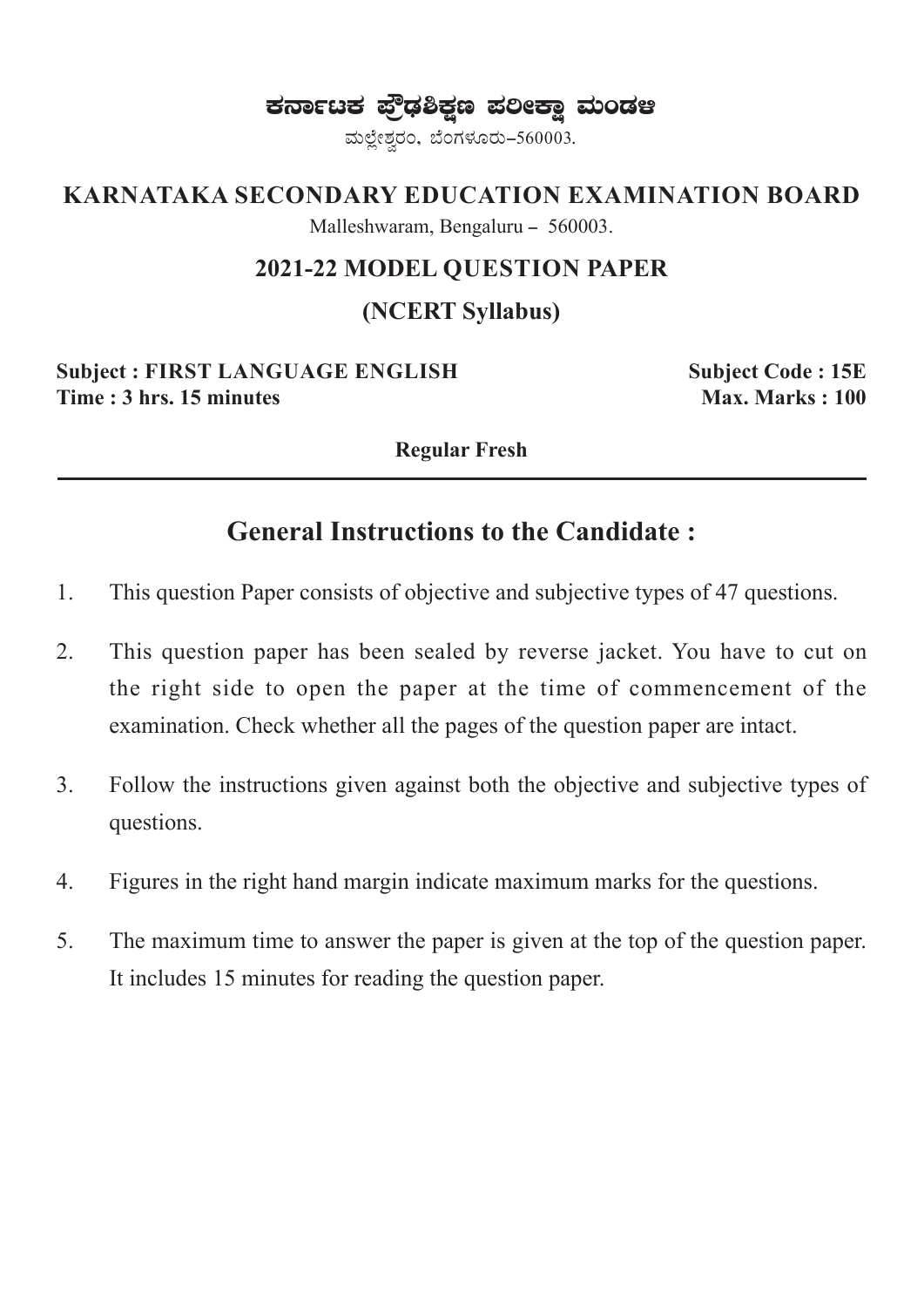- **I. Four alternatives are given for each of the following question/incomplete statements. Only one of them is correct or most appropriate. Choose the correct alternative and write the complete answer along with its letter of alphabet. 6x1=6**
- **1. You are coming tomorrow, ...................... The appropriate question tag to be added is** (A) aren't you? (B) are you? (C) don't you? (D) do you?
- **2. The camel is the ship of the desert.**

## **The figure of speech used here is**

(A) Simile (B) Metaphor (C) Personification (D) Alliteration

## **3. The King killed the lion.**

### **The passive voice of the sentence is**

- (A) The lion is being killed by the King.
- (B) The lion was being killed by the King.
- (C) The lion was killed by the King.
- (D) The lion is killed by the King.
- **4. The crowd \_\_\_\_\_ very big yesterday in the function. The correct form of verb to be filled in the blank is**
	- $(A)$  are  $(B)$  were
	- $(C)$  was  $(D)$  is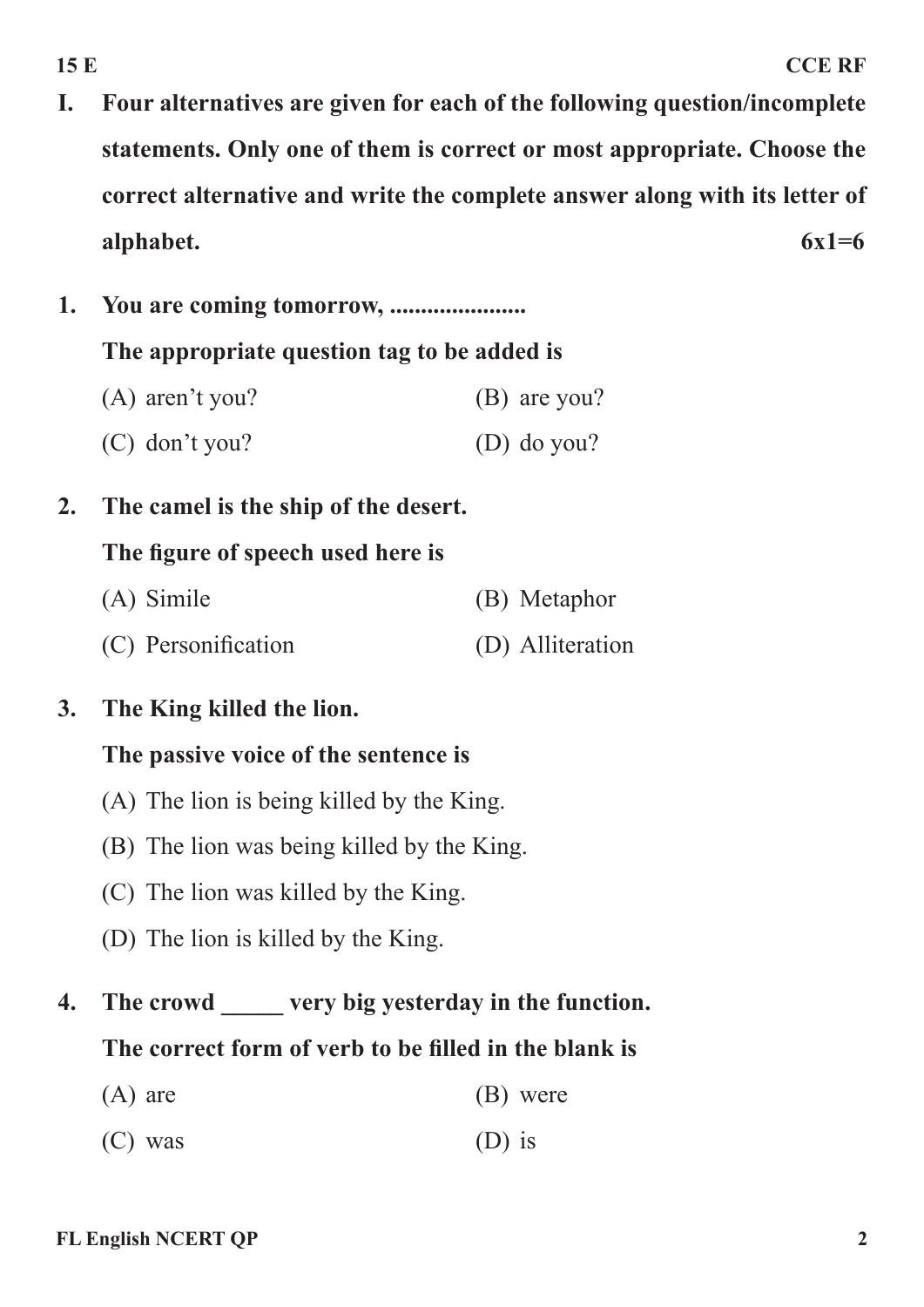| 5.                                |                                                                                                                   | apple is fruit.                                   |              |         |  |
|-----------------------------------|-------------------------------------------------------------------------------------------------------------------|---------------------------------------------------|--------------|---------|--|
|                                   | The appropriate articles to be filled in the blanks are                                                           |                                                   |              |         |  |
|                                   |                                                                                                                   | $(A)$ An, a                                       | $(B)$ A, an  |         |  |
|                                   |                                                                                                                   | $(C)$ The, an                                     | $(D)$ An, an |         |  |
| 6.                                |                                                                                                                   | He was a clever scientist.                        |              |         |  |
|                                   | The underlined word is a/an                                                                                       |                                                   |              |         |  |
|                                   |                                                                                                                   | $(A)$ Verb                                        | (B) Adverb   |         |  |
|                                   |                                                                                                                   | (C) Adjective                                     | (D) Noun     |         |  |
| П.                                | Observe the relationship in the first pair of words and complete the second<br>pair accordingly in the following: |                                                   |              |         |  |
|                                   |                                                                                                                   |                                                   |              | $4x1=4$ |  |
|                                   | 7.                                                                                                                | Kidneys : Urologist : : Skin :                    |              |         |  |
|                                   | Modern: Ancient:: Superior:<br>8.                                                                                 |                                                   |              |         |  |
|                                   | 9.                                                                                                                | Inspect: Inspection:: Perform:                    |              |         |  |
|                                   | 10. Hear : here : : Sum :                                                                                         |                                                   |              |         |  |
| <b>III. Rewrite as directed :</b> |                                                                                                                   |                                                   |              | $3x1=3$ |  |
|                                   | 11. Frame a question to get the underlined words as answer:                                                       |                                                   |              |         |  |
|                                   |                                                                                                                   | Harish had the hobby of <u>collecting stamps.</u> |              |         |  |
|                                   | 12. Change into exclamatory sentence :                                                                            |                                                   |              |         |  |
|                                   |                                                                                                                   | It is very cold.                                  |              |         |  |

13. Frame a sentence by using the phrase - 'in front of'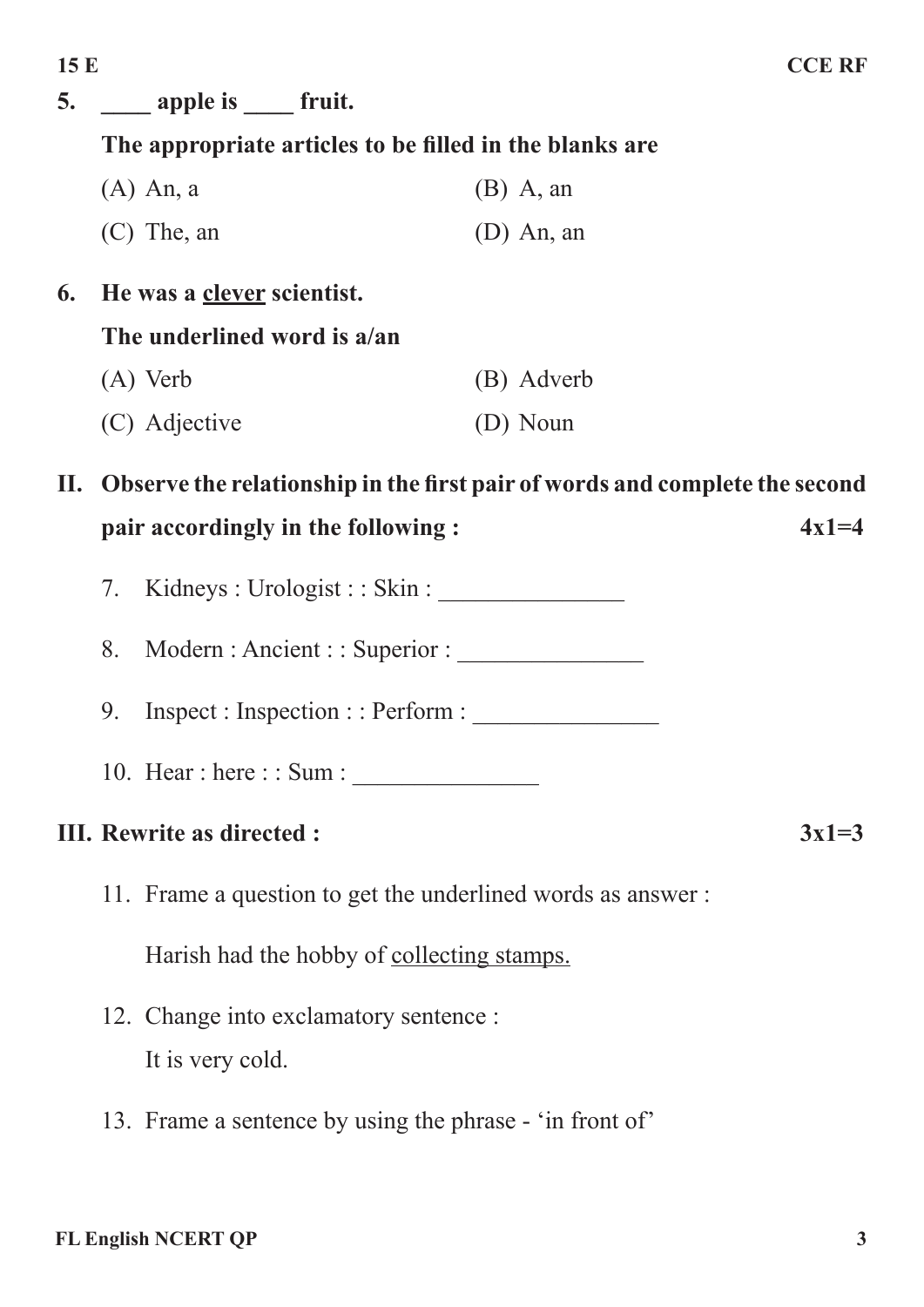- **IV.** Answer the following question in a sentence each :  $7x1=7$ 
	- 14. What was the baker called in Goa?
	- 15. Who is the narrator of the story 'A Triumph of Surgery'?
	- 16. How many days did the Tricki undergo treatment?
	- 17. Why did Fowler (Ausable) feel let down looking at his hotel room?
	- 18. Who was the witness in a law case in the lesson 'The Hack Driver'?
	- 19. What does hemlock represent in the poem, 'Dust of Snow'?
	- 20. What does 'in the world of possessions' mean in the poem, 'The Ball Poem'?

## **V. Answer the following question in two-three sentences each : 7x2=14**

- 21. Why were two national anthems sung in the inauguration?
- 22. ''I'll take the risk''. What is the risk taken by the narrator?
- 23. According to Robert Frost what do 'fire' and 'ice' stand for?
- 24. How did Matilda manage to get ready for the party?
- 25. What did the land lord and his wife see when the scientist's room door was wide open?
- 26. Why do Bholi's parents accept Bishamber's proposal?
- 27. Why did Hari Singh tell different names wherever he went?

#### OR

**FL English NCERT QP 4** What trick did Fowler play to send Max out of the room?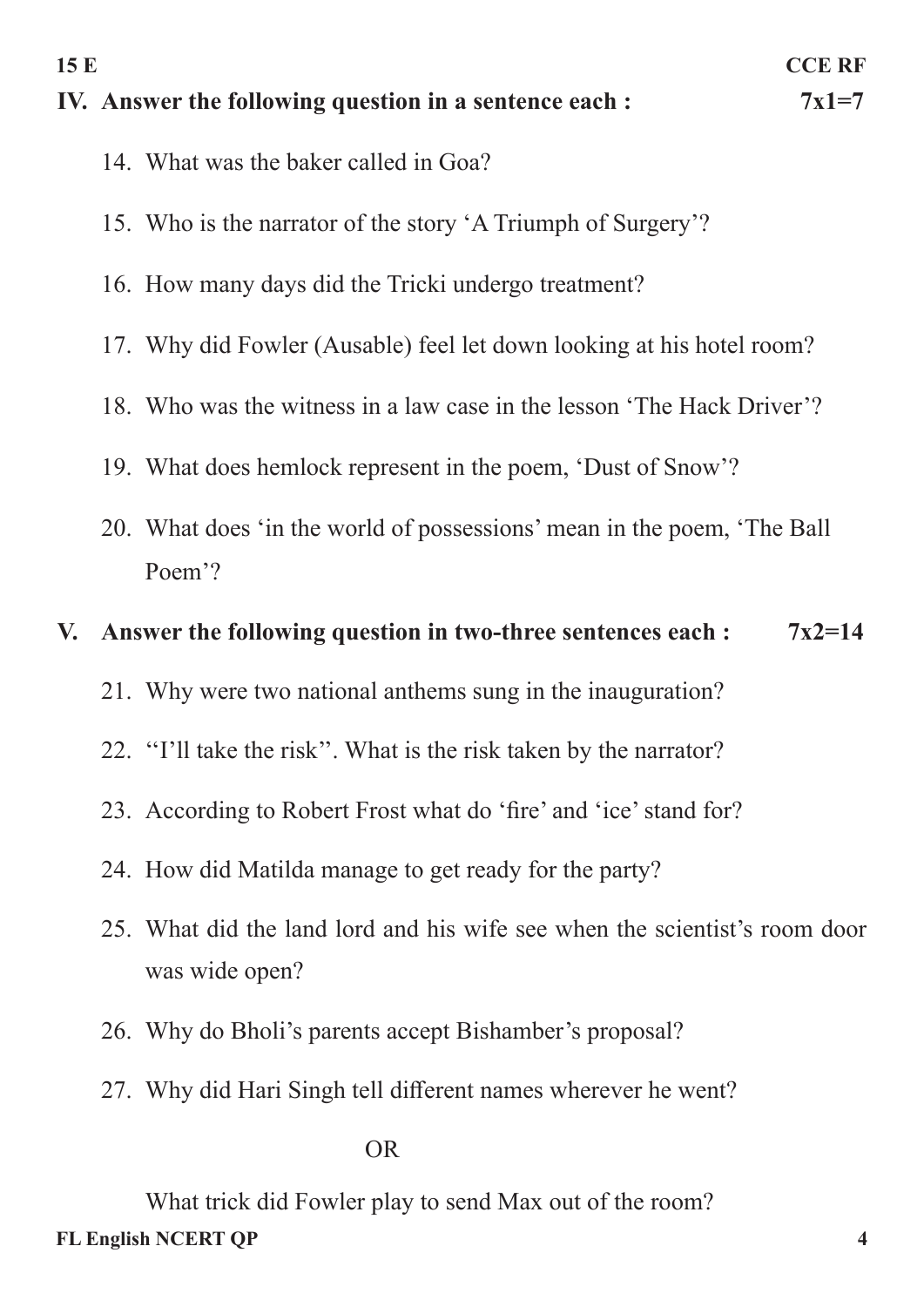# **VI. Rewrite as directed. 3x2=6**

- 28. Change the following sentence into the other two degrees of comparison: Asia is the largest continent in the world.
- 29. Change the following sentence to reported speech:

The teacher said to the students, ''Work hard and be regular in studies.''

- 30. Combine the sentences using
	- a) so.... that
	- b) too... to

The old man is weak. He cannot walk.

# **VII. Answer the following questions in five to six sentences each: 6x3=18**

- 31. How did a book become a turning point in Richard Ebrights's life?
- 32. How did the rain change? What happened to Lencho's field?
- 33. Why does the poet say 'the boy is learning from the loss of the ball'? Explain this in your own words.
- 34. Mention three things that humans do and animals don't.
- 35. Why does Chubukov suspect Lomov when he comes to his house?
- 36. Describe the weather and nature of Coorg.

## OR

In what way was Wanda different from other children?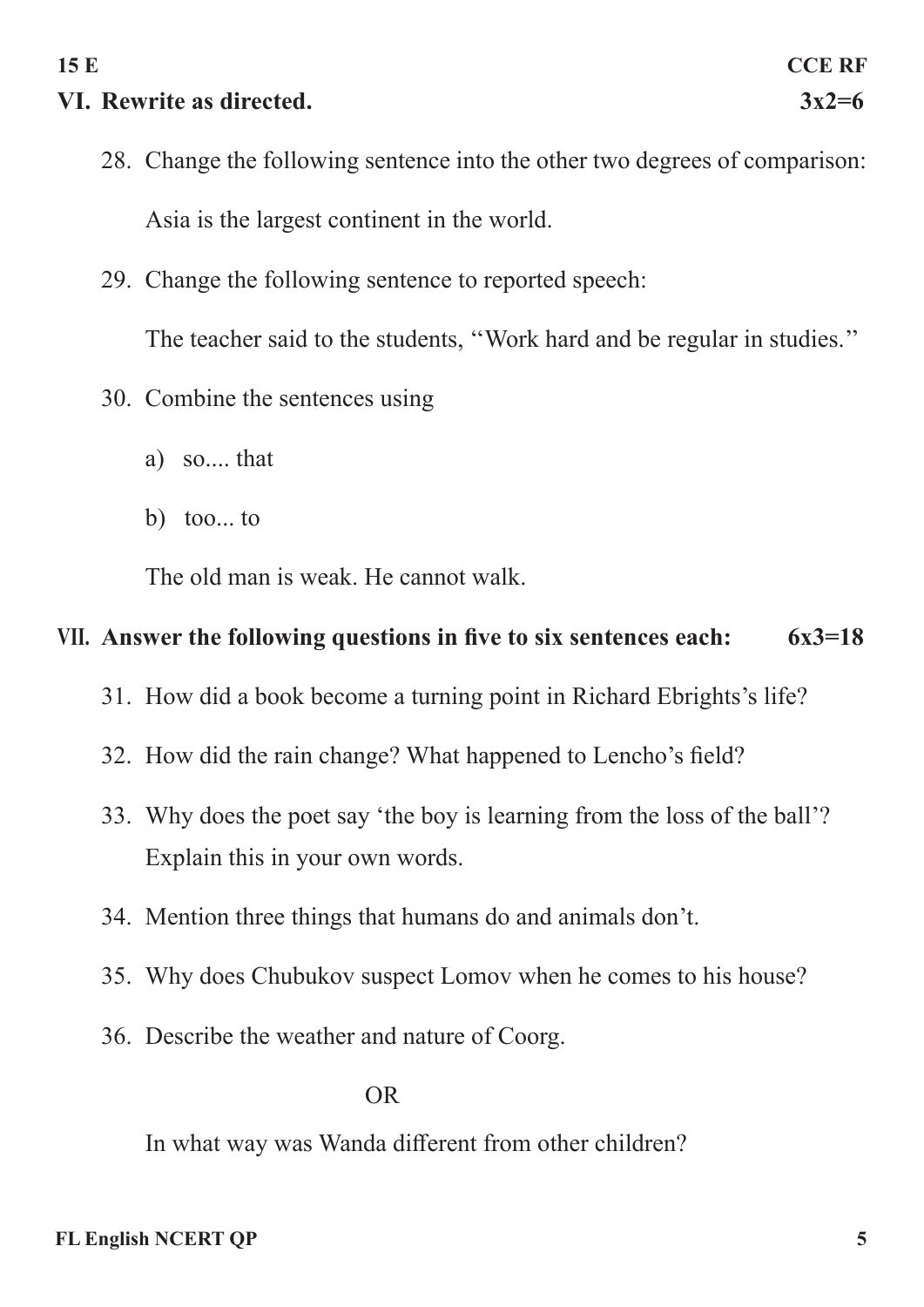| 15 E<br><b>CCE RF</b><br>$4x3=12$<br><b>VIII. Explain with reference to the context</b> |  |  |  |
|-----------------------------------------------------------------------------------------|--|--|--|
| 37. He stalks in his vivid stripes                                                      |  |  |  |
| The few steps of his cage,                                                              |  |  |  |
| 38. I think I could turn and live with animals,                                         |  |  |  |
| 39. "Ga, ga, ga" he cried begging her to bring him some food."                          |  |  |  |
| 40. "All lined up in my closet."                                                        |  |  |  |
| IX. Quote from memory:                                                                  |  |  |  |
|                                                                                         |  |  |  |
|                                                                                         |  |  |  |
| <b>OR</b>                                                                               |  |  |  |
| Don't bite                                                                              |  |  |  |
|                                                                                         |  |  |  |
| X. Answer the following questions in seven to eight sentences each: $3x4=12$            |  |  |  |

42. How does Mandela describe the system of government in his country?

- (i) In the first decade?
- (ii) In the final decade of the twentieth century?

OR

Narrate the two legendary stories about the origin of Tea in the lesson 'Tea from Assam.'

## **FL English NCERT QP 6**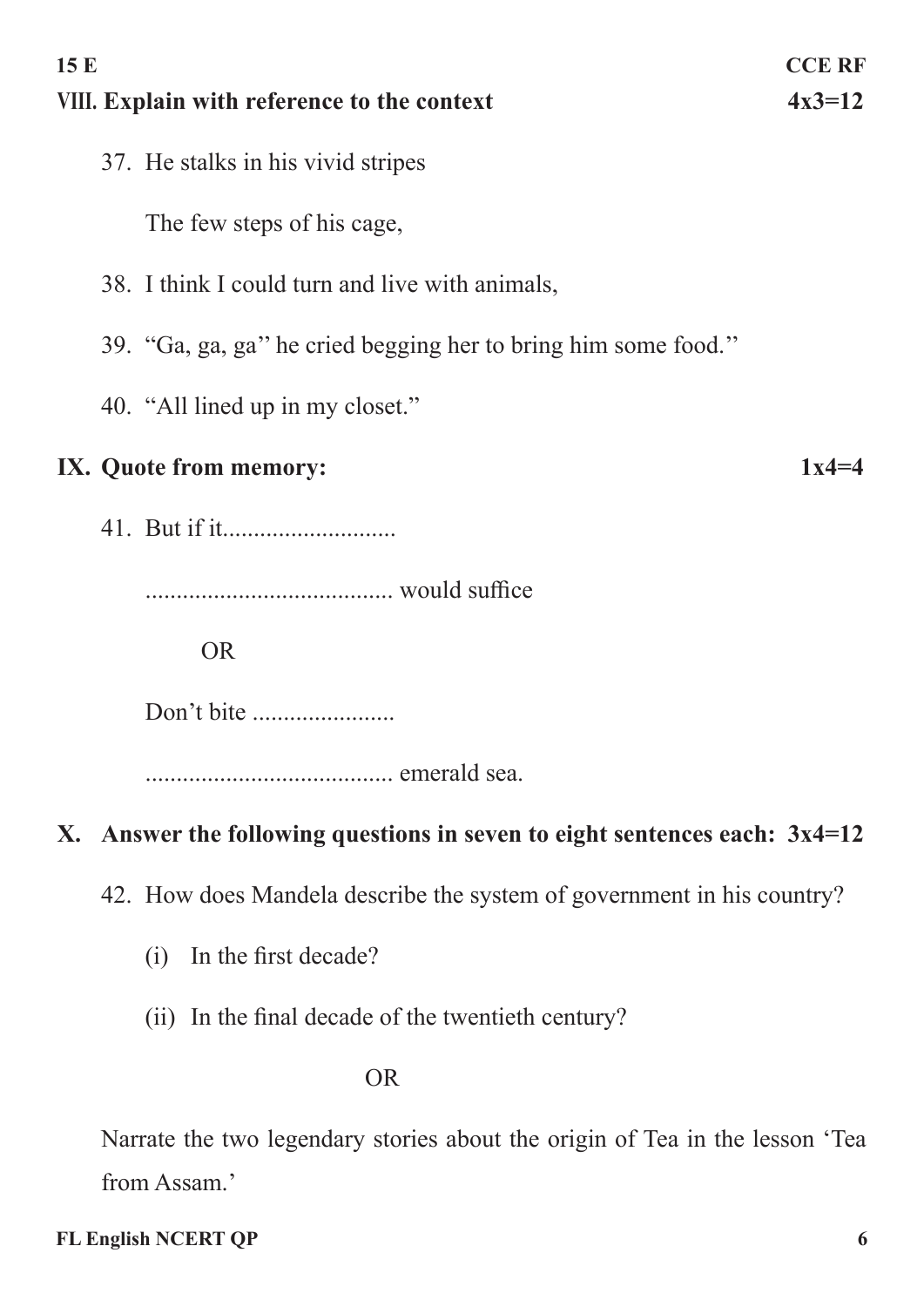43. How do you usually understand the idea of 'selfishness'? Do you agree with Kisa Gotami that she was being selfish in her grief?

#### OR

What makes writing in a diary a strange experience for Anne Frank? Why does she want to keep a diary?

44. Write the summary of the poem 'The Tale of Custard the Dragon.'

#### OR

Summarise the poem 'A Tiger in the zoo' in your own words?

# **XI. Read the following passage carefully and answer the questions given below:**  $1x4=4(2x2)$

45 Conversation is indeed the most easily teachable of all arts. All you need to do in order to become a good conversationalist is to find a subject that interests you and your listener. There are, for example, numerous hobbies to talk about. But the important thing is that you must talk about the other fellow's hobby rather than your own. Therein lies the secret of your popularity. Talk to your friends about the things that interest them and you will get a reputation for good fellowship, charming wit and brilliant mind. There is nothing that pleases people so much as your interest in their interests.

It is just as important to know what subjects to avoid as what subject to select for good conversation. If you don't want to set down a wet blanket or bore, be careful to avoid certain unpleasant topics. Avoid talking about yourself unless you are asked to do so. People are interested in their own problems, not in yours; sickness or death bores everybody. The only one

**FL English NCERT QP 7** who willingly listens to such talk is the doctor, but he gets paid for it.